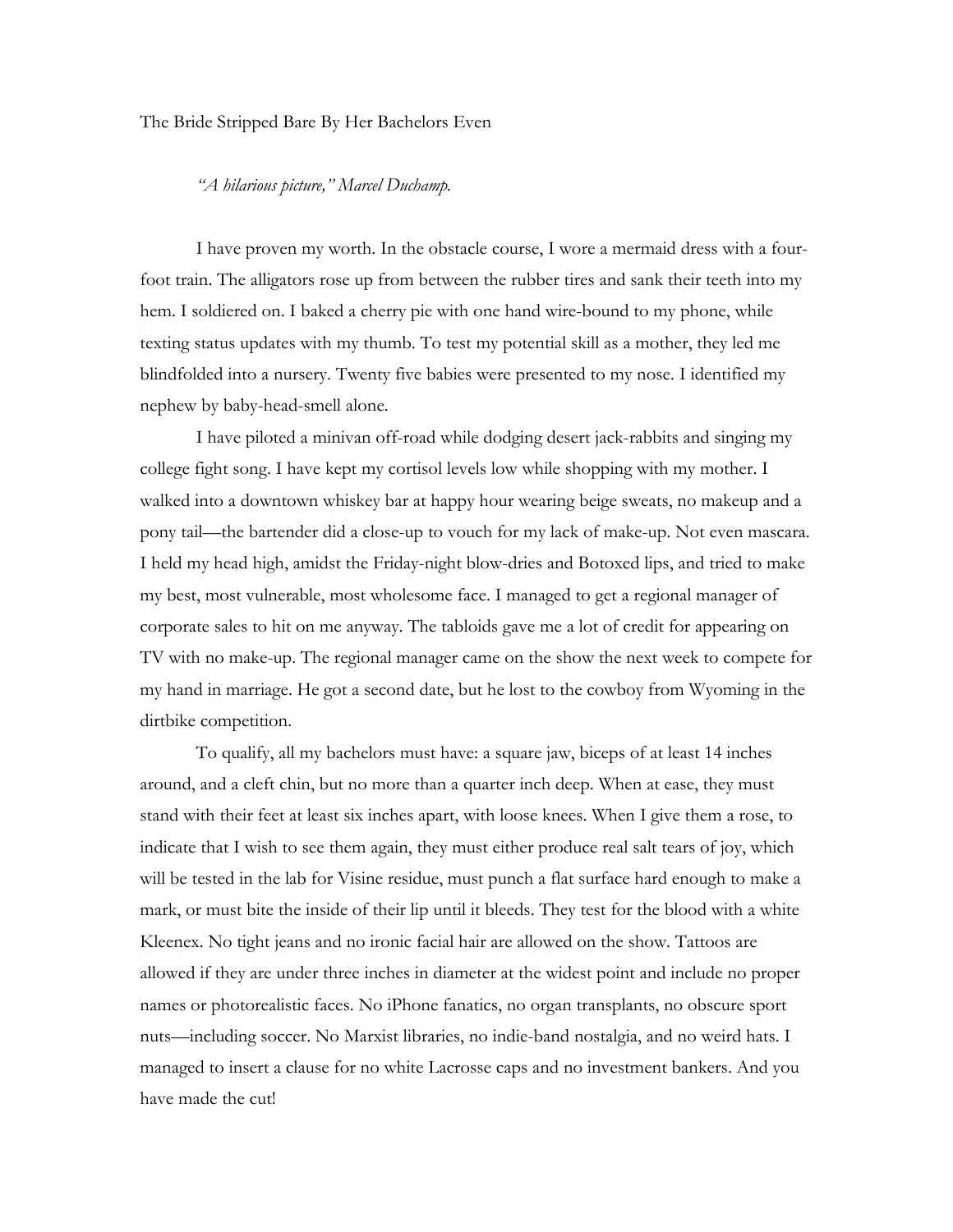By now, you have already calmed a shark in the shark tank by pressing your fist into its nose. You have rescued a kitten from a Nascar straightaway. You have baked eggs and spinach with a butter crust, and then texted the Jumbotron at Dodger's Stadium on a night when your ex-girlfriend was in attendance to see the announcement—its massive, red, LED letters, high above the crowds: *I am a man who eats quiche*. You have made the appropriate noises of admiration when I appeared in a sequined evening gown. You have made appropriate follow-up remarks about how I look equally good in jeans. When we're "alone," you have said that you don't need anybody else, and when we're surrounded by other competing bachelors, you have maintained that you feel like you and I are the only two people in the world. You have cried, at least once, when describing difficult episodes from your childhood. You have remembered to ask me what I like, and you have listened to my answers. You have made it to the final three.

Now, you sleep in the attic room of an echoing seven bedroom house at the edge of an Orange County housing development called The Tides. At night, you can hear one of the other two remaining bachelors snoring. You want to tell me about it—he's two floors away, it seems impossible for a single human to produce so much noise with his face, like a helicopter over Macarthur Park at night—but you don't want to seem petty.

They film you in your sleep.

One night, you are taken into a warm, padded cell. The light is greenish. The cell fills with the sound of waves crashing on the beach. Sleep overwhelms you like a curtain coming down. A different kind of sleep, black and profound. You let yourself down into it with abandon. And then: High-pitched screaming sounds rock the walls. Terrible wails and beeps.

The producers drag you out of the cell. The floor is ice cold through your socks. The producers say: Give us ten push-ups.

Then you re-enter the cell.

Back inside, the sound of waves has been replaced with a gentle lullaby. You are hooked up to electrodes that measure your brain waves. The stickum itches. Once you have fallen back into a deep sleep, the alarm sounds again. People are yelling at you. You must leap up, run out of the cell, and check all of the doors and windows in the mansion, while repeating the words "safety first, safety first, safety first." If you miss a window, or a door, disqualification.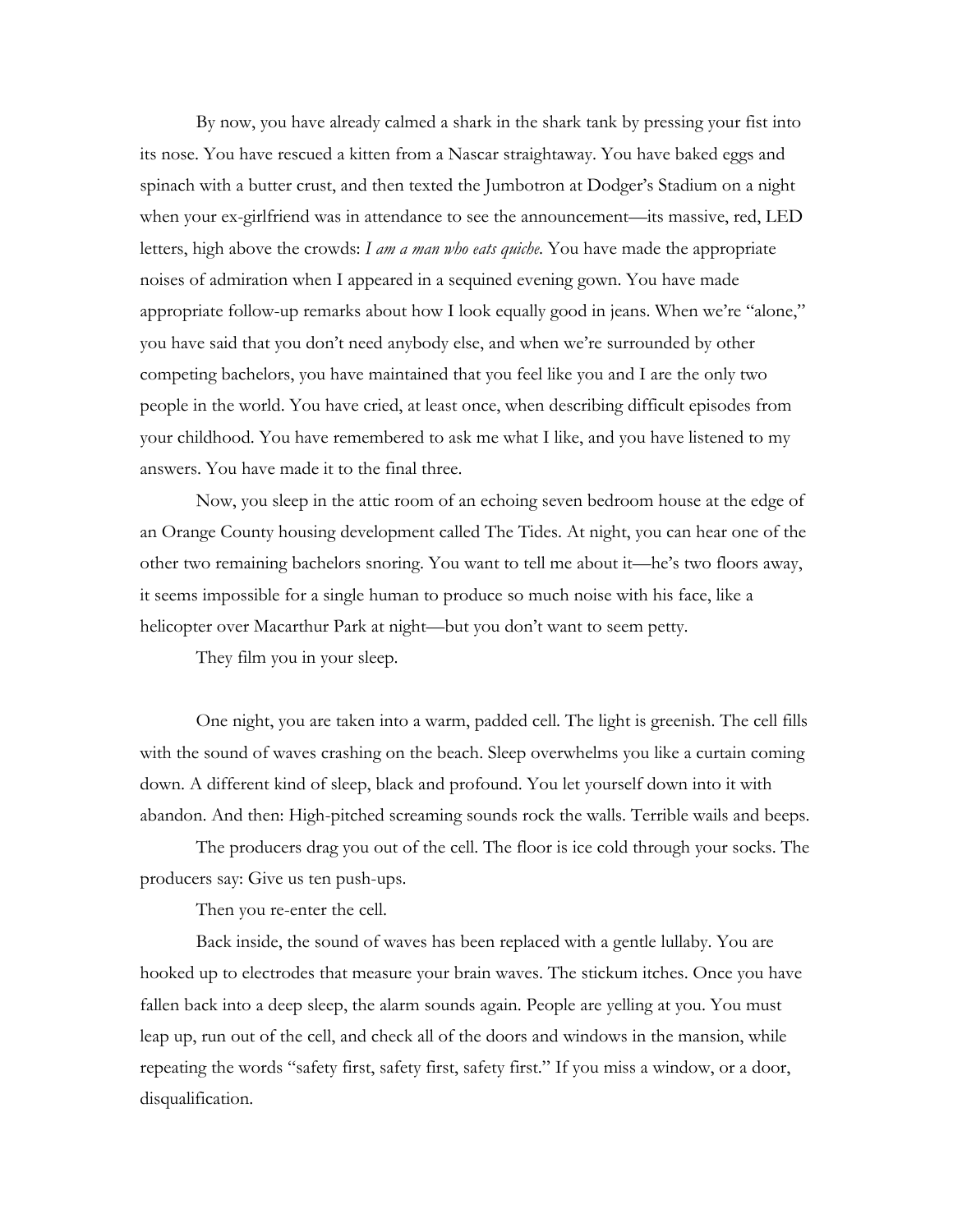The third time, your dreams become technicolor kaleidescopes of Brazilian beaches and haunted clocks that speak your name. A snake exits through your belly button and tries to lick your face. The alarm sounds. The producers hound you out of the cell and into the kitchen. An egg and a bowl sit on the counter. You're wearing nothing but boxer shorts and one sock.

The producers tell you: Crack the egg. Separate the yolk from the white. If you get any shell in the white, you are disqualified. If you break the yolk, you are disqualified. Also, you must sing softly to the egg. If you fall silent, you are disqualified. Your head feels like banging anvils under cotton. You tap the egg against the bowl and shift the yolk into the other half of the shell. The white is cool and gelatinous as it slips through your fingers. You are suddenly grateful that your mother, when you were young, forced you to bake pies with your sister. You remember that your sister warned you never to come on this show.

A bell rings. Congratulations! the producers cry. You passed the egg test! This test roughly approximates the pressures of changing a baby's diaper at two in the morning. You will make a good father. Now, jump into this tub of ice water.

When you emerge, spitting, Russian women hit you with birch twigs. This approximates nothing but itself.

Dressed and shivering, you stand in line for three hours at the DMV, before moving to a plastic chair. The producers have taken your phone away. You have been given a novel. It's Wallace Stegner's *Angle of Repose*, a novel we have both claimed to like—early California, geographical surveys, tormented love. But you've read it before, and you can't concentrate on it, not with the noise of speakers repeating impenetrable dictums about when to move from A to the Testing Line at Form C. It's unclear why you are here.

You sit for another four hours. The wooden panels on the far wall dance, separate, re-fuse, and seem to threaten you. A producer approaches you with instructions. You must get a new driver's license picture taken. At the moment when the flash goes off, you must smile and shout out a spontaneous idea for a romantic date. If you freeze, or don't seem genuinely enthusiastic, disqualification. This, the producers tell you, will roughly approximate the pressures of marriage.

A man in coveralls eventually approaches you and tells you to move to the plastic bench to your right. You move. The woman behind the main counter shuffles paper. You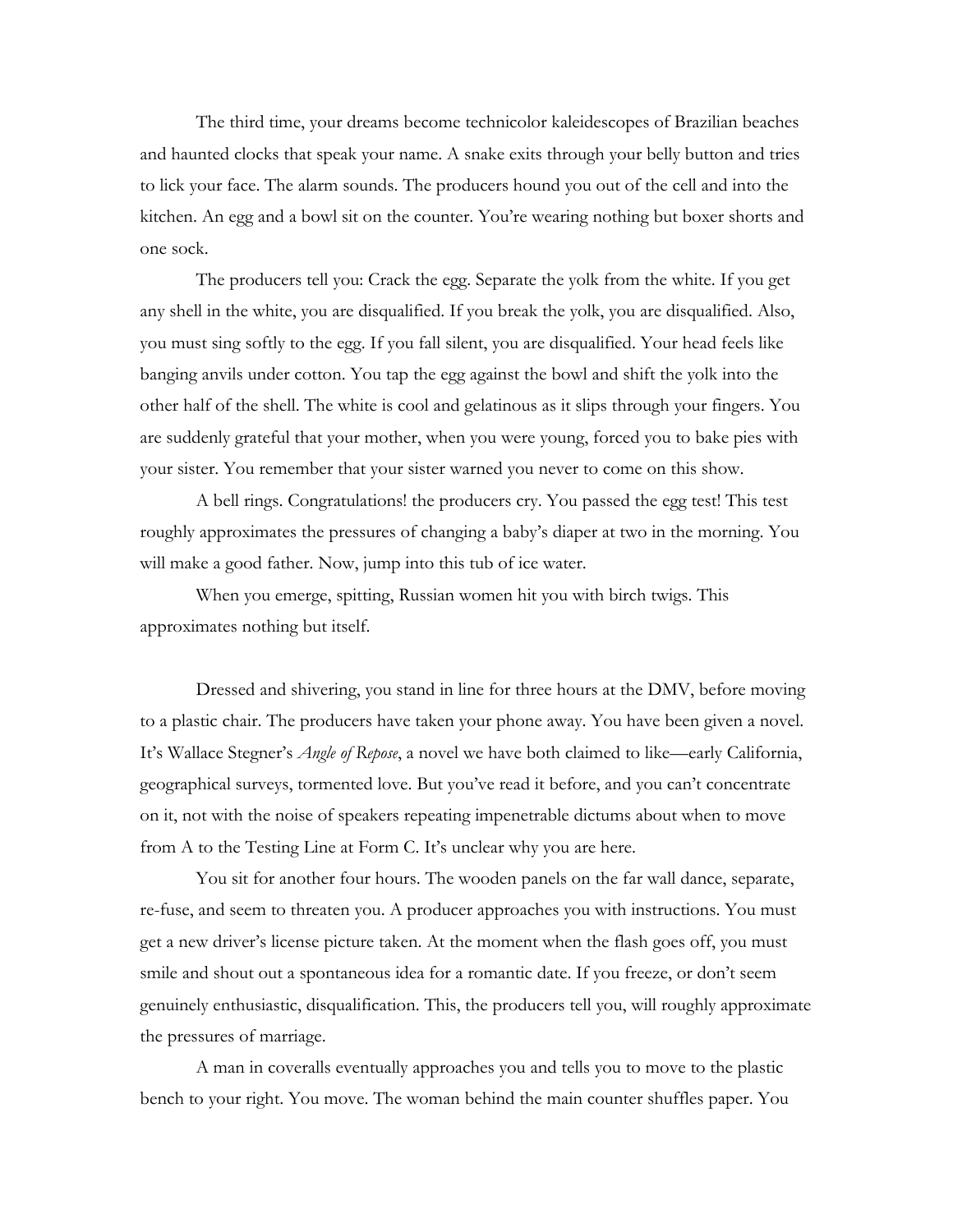stare at her, and rise. She seems well-informed and purposeful, maybe she can help. You don't know, after all, whether to wait for someone to call your name, or whether to choose another line to stand in. The woman raises her eyebrows and points you back to the bench. You try to acknowledge the frustration without letting it overwhelm you.

A family of eight shuffles by. All six children wear leiderhosen. The cameras circle you like vultures, looking for a reaction. You wonder, Would a good father laugh? Would a good husband take notes for interesting dinner conversation later? Or would a good father pull this Sound of Music nutjob aside for a man-to-man chat about fashion, individuality and child-rearing?

The DMV worker calls 44. The speakers crackle. Something tells you it's your turn. You reach the front. The DMV employee instructs you to move towards the white screen, and you do, but then water bursts from the sprinkler pipes along the ceiling. Everyone runs towards the door. The family of leiderhosen shout and drop their papers on the way out. Wet and alone, you remain standing. It seems important to stay on mission. The camera men have retreated to behind the water line. The DMV employee seems to have ducked. You walk over, wiping your eyes.

"Hello?" you say, leaning over the counter. The woman is folded over herself, hugging her knees. You can see her bra through the wet polyester fabric of her shirt.

"I need to get my picture taken," you say. "It's very important."

She doesn't move. The water comes down.

"It's not just for my license," you say. "It's for love. For possible marriage. It's for TV."

At this, the woman looks up. She points to a machine near the wall.

"Red button," she says.

After you push the button, you jump in front of the lens. In the photo, you look wet and blurry and distressed.

After the flash, you yell: "I will take her to a water park!!" with genuine, romantic feeling.

Back at The Tides, you're instructed to get your bathing suit. Then they tell you to think about me. They demand proof of your love. They lock you in the screening room with a cup. Because the contract states that you must not, for the duration of taping, be exposed to women or images of women who are younger and prettier than I am, and because of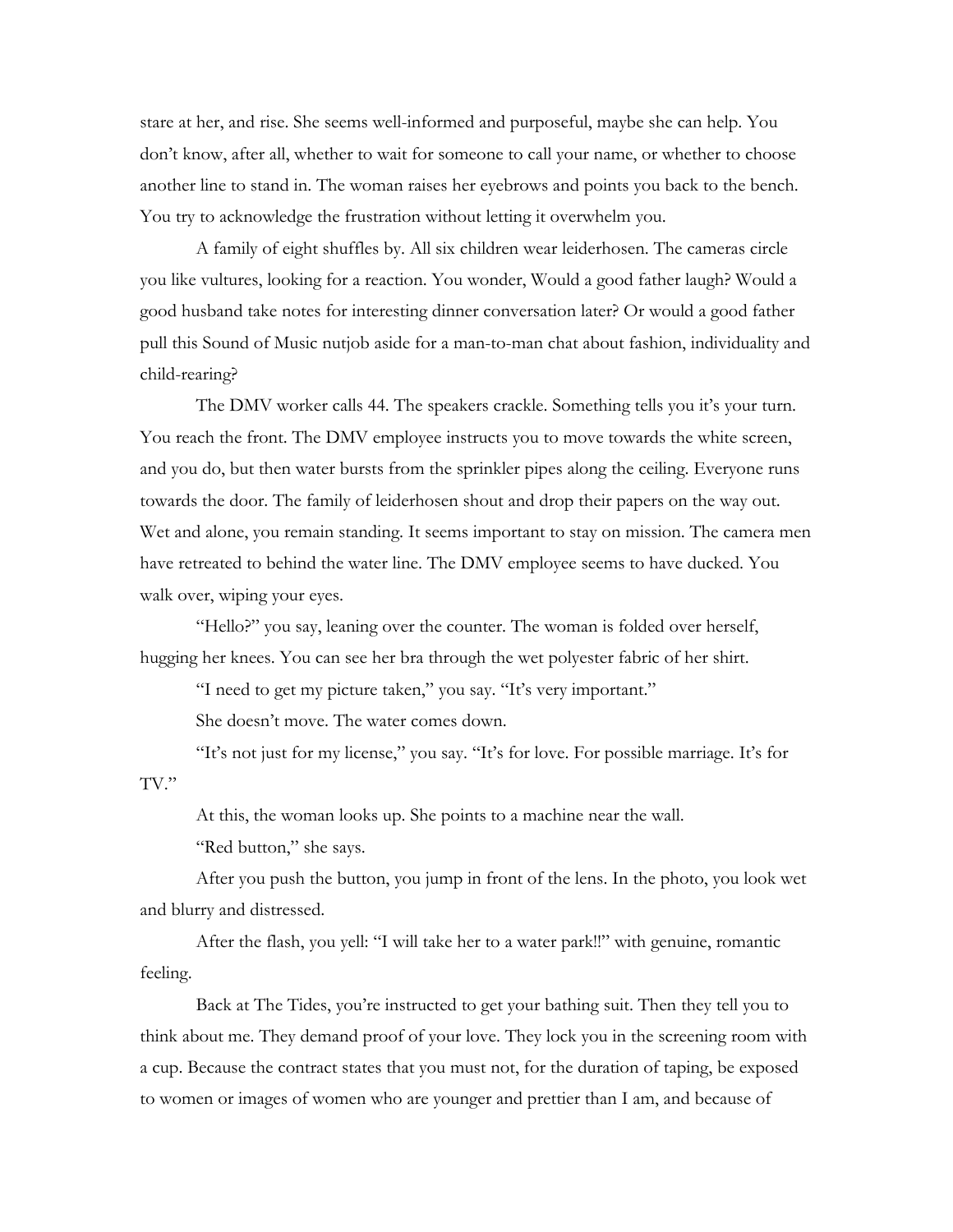something you said in your application for the show, the porn that flickers onto the flat screen TV involves a Japanese school marm sitting alone on a desk. You find it sad and a bit frightening.

"This is never going to work," you say out loud.

But then you realize that for the first time in weeks the cameras have gone. You are alone, truly alone, in the screening room. Waves of relief flood over you, somewhere between euphoria and nausea. You close your eyes and think hard about sequined dresses falling to the floor, and you get the job done.

At the water park, I'm nowhere to be seen, even though there is no one else in the park. They have rented out the entire place, for romance. You climb the plastic stairs for a tubular five story twist-and-splash slide. You begin to go down. Near what seems like the middle, you spread your legs and jam your bare feet against the rubberized sides, to brace yourself to a stop.

Four tunnels open ahead of you. One flickers with distant flames. One seems to glow blue. The mouth of the third opening is obscured with jets of what seems to be jello. The final tunnel seems to run with a river of black marbles, echoing and clattering.

"This is weird!" you yell. You look around wildly for the cameras. "What is this?" Water builds behind your back, increasing the pressure. You twist to let it run past.

"How do I choose?" you yell. "Is this a macho test? Do I pick the hardest one? Or the easiest? Is it a riddle?"

A voice crackles from an unseen speaker.

"You get one question. Is this your question?"

Your ears fill with rushing liquid.

"Yes! This is my final question."

You aren't sure, but you think you hear the sound of people conferring. The voice comes back.

"It's a life test."

"What the hell does that mean?"

"It's like a personality test. You just choose whichever tunnel you choose. And that choice says something. About your views, on life."

Your foot slips. You let go. You slide into a world of cherry jello.